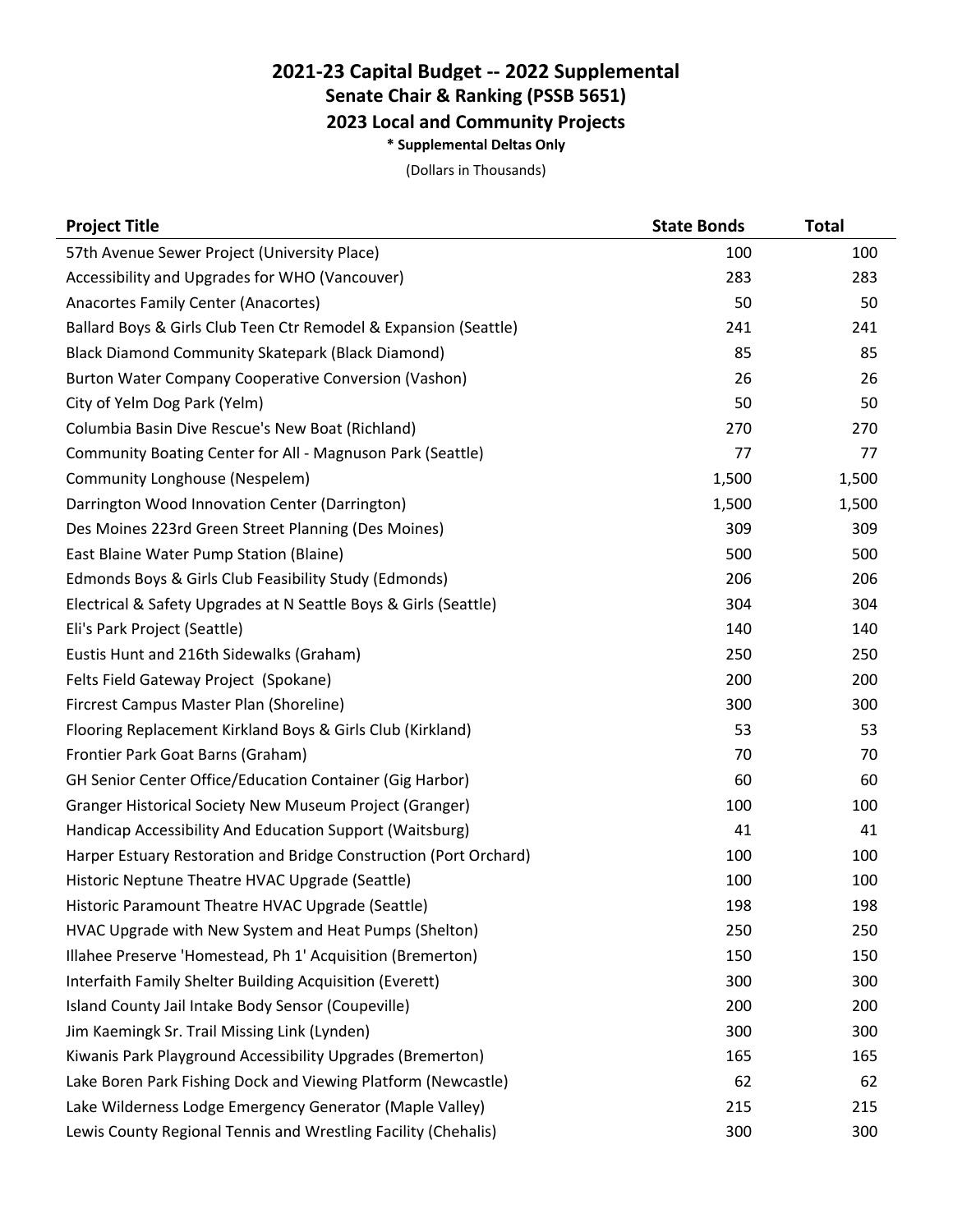## **2021-23 Capital Budget -- 2022 Supplemental Senate Chair & Ranking (PSSB 5651) 2023 Local and Community Projects \* Supplemental Deltas Only**

(Dollars in Thousands)

| <b>Project Title</b>                                             | <b>State Bonds</b> | <b>Total</b> |
|------------------------------------------------------------------|--------------------|--------------|
| Library Commons Project (Mount Vernon)                           | 4,000              | 4,000        |
| Logistics Facility (Vancouver)                                   | 160                | 160          |
| Luther Burbank Pk Waterfront Activity Center (Mercer Island)     | 85                 | 85           |
| Mukai's Fruit Barreling Plant (Vashon, WA)                       | 50                 | 50           |
| Naches Rearing Pond (Naches)                                     | 50                 | 50           |
| Newman Lake Milfoil Wash Station (Newman Lake)                   | 100                | 100          |
| Non Destructive Weld Testing (Sunnyside)                         | 30                 | 30           |
| North Creek Trail (Bothell)                                      | 300                | 300          |
| Northwest Kidney Centers - Port Angeles Clinic (Port Angeles)    | 235                | 235          |
| <b>ODMF Multicultural Village (Kent)</b>                         | 50                 | 50           |
| Pedestrian Boardwalk May Creek Trail (Renton)                    | 258                | 258          |
| Pipe Lake Water Quality Improvement Project (Covington)          | 319                | 319          |
| Planning Land Acquisition for Veteran Rites (Tacoma)             | 46                 | 46           |
| Port Gamble Forest Restoration (Port Gamble)                     | 300                | 300          |
| Port Marine Transportation Infrastructure (Friday Harbor)        | 258                | 258          |
| Port of Mattawa Event Center (Mattawa)                           | 125                | 125          |
| Public Electric Vehicle Infrastructure (Lacey)                   | 103                | 103          |
| Pump Station Modernization: Design and Permitting (Mount Vernon) | 100                | 100          |
| Puyallup Elks 1450 Roof Replacement (Puyallup)                   | 300                | 300          |
| Rejuvenation Community Day Center & Shower/Laundry (Bremerton)   | 250                | 250          |
| Rimrock Grange Renovation (Washtucna)                            | 105                | 105          |
| Rotary Morrow Community Park (Poulsbo)                           | 50                 | 50           |
| SE 41st Street Project (Washougal)                               | 300                | 300          |
| Serving the Community Through Capital Improvements (Walla Walla) | 259                | 259          |
| Skokomish Water Line Extension (Skokomish)                       | 50                 | 50           |
| Sno-Isle Regional Inter-County Libraries (Lake Stevens)          | 1,100              | 1,100        |
| Snohomish Teen Center Addition (Snohomish)                       | 300                | 300          |
| South Area Commercial Sewer Infrastructure Ext. (Airway Heights) | 300                | 300          |
| South King County Business Hub (Tukwila)                         | 300                | 300          |
| South Sound Innovation and Education Center (Federal Way)        | 300                | 300          |
| Steilacoom Electrical Charging Station Project (Steilacoom)      | 50                 | 50           |
| The Tacoma Recovery Cafe Site Acquisition (Tacoma)               | 400                | 400          |
| Titlow Park Hidden Beach Bridge Replacement (Tacoma)             | 50                 | 50           |
| Toppenish Hospital (Toppenish)                                   | 2,000              | 2,000        |
| Town Center to Burke-Gilman Trail Connector (Lake Forest Park)   | 103                | 103          |
| Town of Naches Mobile Stage (Naches)                             | 250                | 250          |